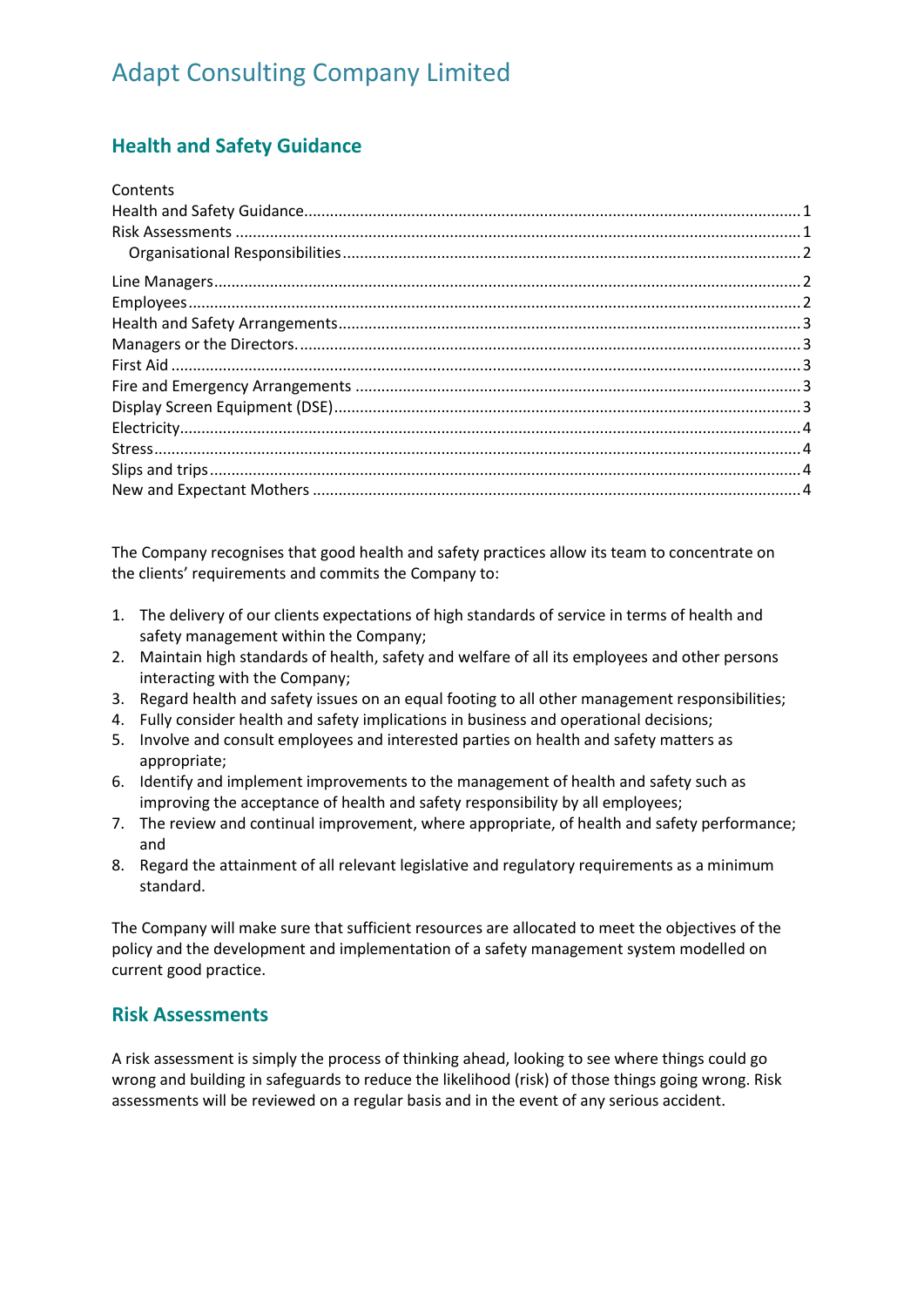#### <span id="page-1-0"></span>**Organisational Responsibilities**

The Directors of the Company have overall responsibility for the health and safety performance of the Company. Directors' responsibilities include ensuring that

- 1. The Company has an effective health and safety policy
- 2. Systems are in place to assess risks to team members, clients and other people who could be affected by the activities of the Company
- 3. and Arrangements are in place for the effective control, monitoring and review of preventative and protective measures.

#### <span id="page-1-1"></span>**Line Managers**

Line Managers are responsible for the health and safety performance in the areas under their control and the health and safety of any visitor to the premises. Line Managers' responsibilities include

- 1. Minimising any impact on the Company reputation from poor performance in health and safety management
- 2. Maximising client satisfaction, through efficient management of health and safety risks
- 3. Reducing losses and the associated impact on insurance premiums and profitability
- 4. Allocating appropriate resources for the fulfilment of the above objectives, including provision of equipment that is safe and fit for purpose and provision of adequate training
- 5. Ensuring that all employees are aware and understand the Company health and safety policy and procedures, including emergency procedures
- 6. Promoting co-operation and communication between all team members
- 7. Monitoring standards and performance
- 8. Ensuring that all activities are assessed for risk and policies, procedures and rules are adapted in line with the assessments findings
- 9. and Reviewing the results of any incident report and investigation and acting on any accepted recommendations.

#### <span id="page-1-2"></span>**Employees**

Employees' responsibilities include

- 1. Co-operating with managements efforts in providing safe workplaces. It is vitally important that all procedures, instructions and training are followed
- 2. Being responsible not only for their own safety but also for other people who may be affected by their actions or lapses
- 3. Not interfering with any equipment provided with health and safety in mind
- 4. and Reporting equipment faults, errors in procedures, near misses and accidents so that faults can be corrected and procedures improved.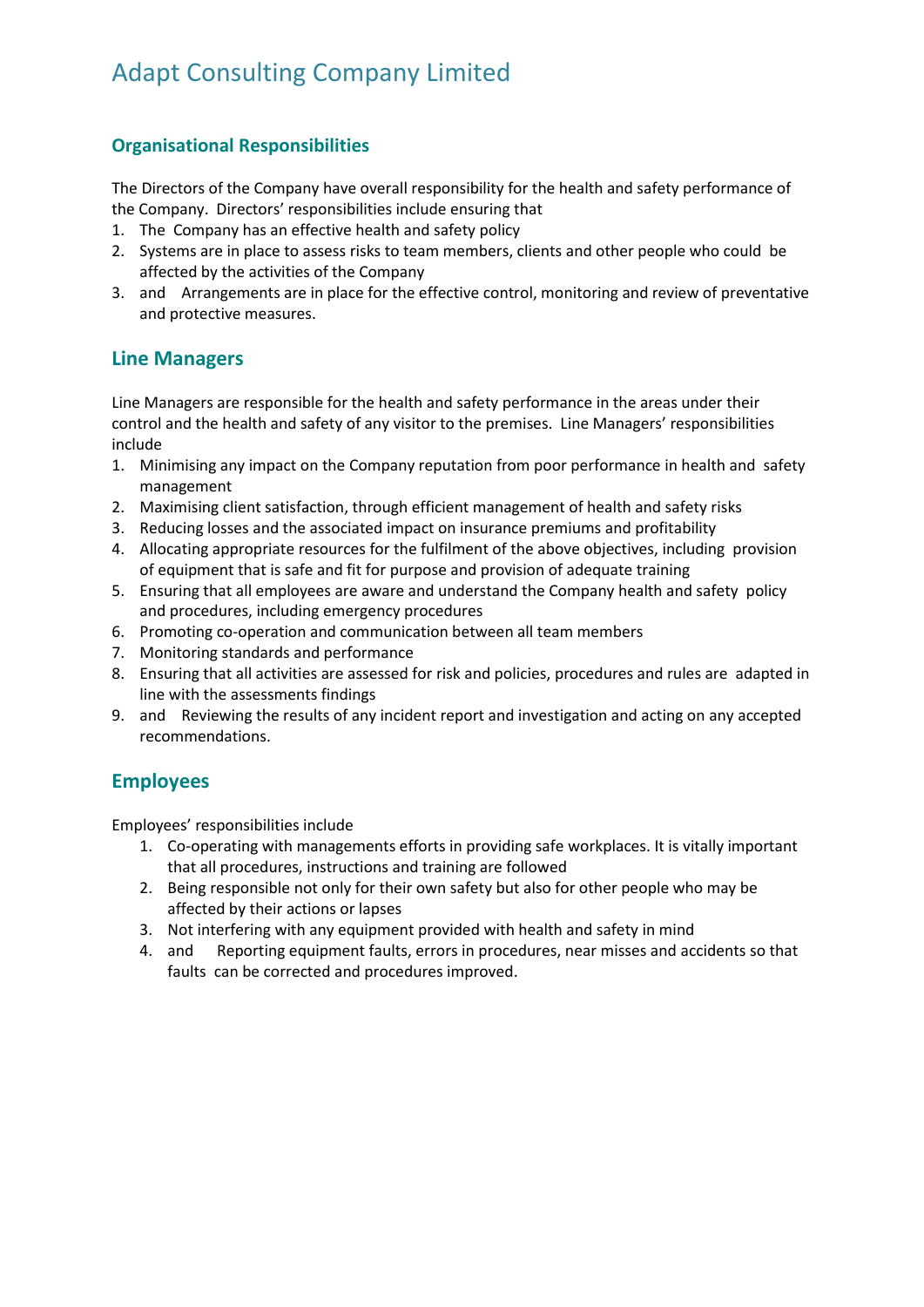#### <span id="page-2-0"></span>**Health and Safety Arrangements**

Employees will be consulted with on matters affecting health and safety either directly via email or through the normal chain of management. Employees are encouraged to make suggestions that may improve health and safety to Line

#### <span id="page-2-1"></span>**Managers or the Directors.**

All new employees will be given health and safety training as part of their general induction training as soon as possible after they start work. Specific health and safety training needs will be identified by Line Managers in consultation with our health and safety consultants Law At Work. Any accident must be reported using the Accident Form and forms should be forwarded to the Line Manager. Our health and safety consultants will carry out any investigation of significant incidents in liaison with a Director. Line Manager's will investigate minor accidents and near misses so that these can be effectively managed to avoid future issues.

#### <span id="page-2-2"></span>**First Aid**

The minimum level of trained first aider will be that of an 'Appointed Person' who will be responsible for keeping appropriate stocks of first aid supplies at a suitable location in the office. The names of those persons responsible for first aid and the location of first aid kits will be displayed.

#### <span id="page-2-3"></span>**Fire and Emergency Arrangements**

Fire Wardens are responsible for making sure that

- 1. Escape routes are kept clear
- 2. Fire alarms are tested
- 3. Fire extinguishers are in place
- 4. Employees know where the fire alarm call points are
- 5. Employees are aware of the evacuation procedure
- 6. and Helping visitors in the event of a fire.

The names of fire wardens and the location of fire alarms, extinguishers and emergency routes will be displayed on the office notice board. The location area for any form of evacuation is the front of the building.

## <span id="page-2-4"></span>**Display Screen Equipment (DSE)**

DSE refers to work at computer workstations. All employees who use a computer on a daily basis for continuous or near continuous spells of an hour or more at a time will be provided with information on working at computer workstations and will be expected to complete a DSE self assessment form. If required a specific DSE related eye test will be arranged through an approved optician. If glasses are required specifically for working with computers, a discretionary contribution to the cost of a basic pair of frames and lenses will be made.